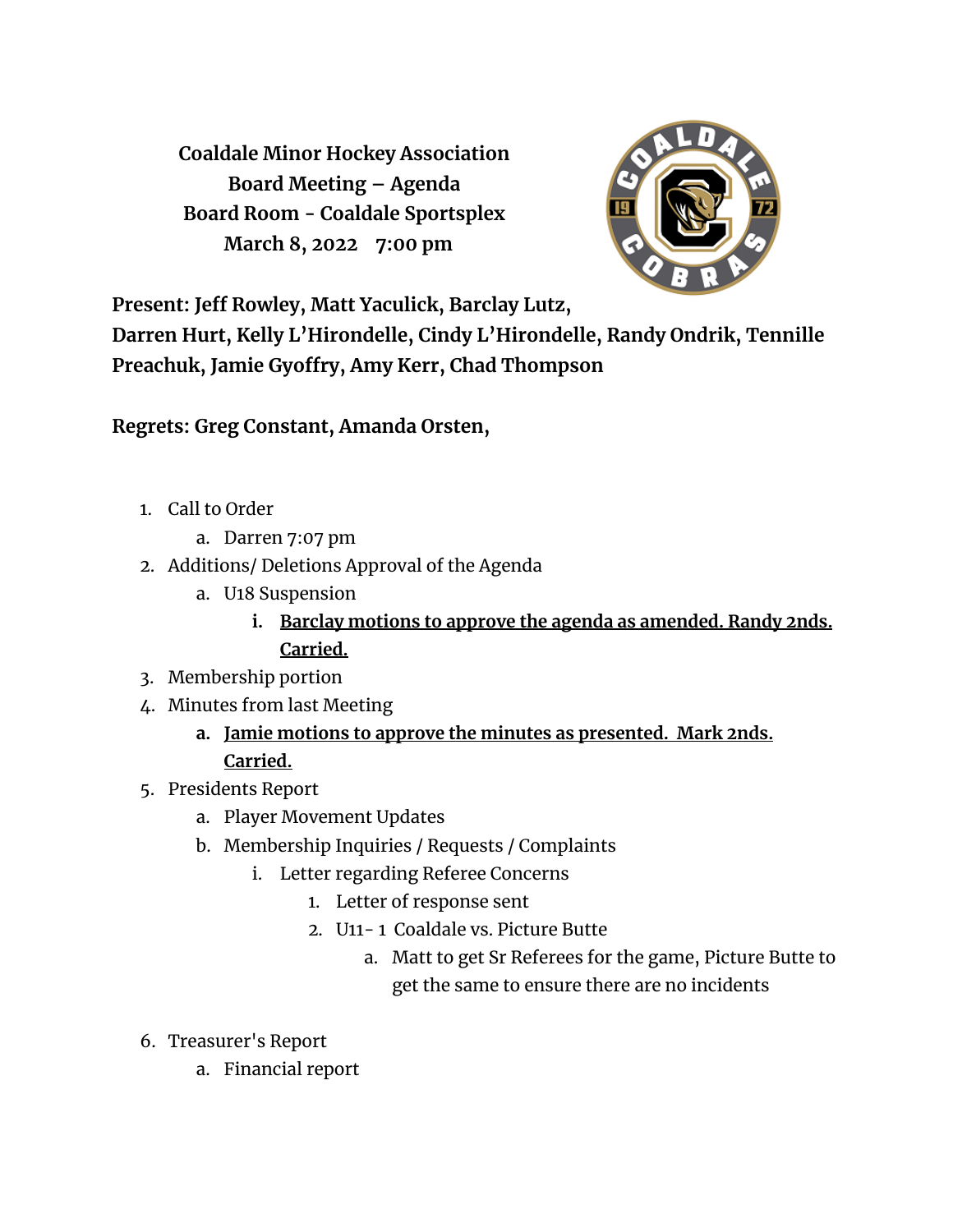## **1. Tenille motions to approve the financial report as presented. Jamie 2nds. Carried.**

- b. Proposed purchases
- 7. Secretary Report
	- a. Town / Arena updates
	- b. Community Grant Project
- **8.** Administrators Report
	- a. Playoffs and ice schedule is crazy
		- i. No home ice next 3 weekends
- 9. AGM
	- a. Power Point
	- b. Agenda
		- i. Financials presented first, overview, projected numbers for next year, plaques for volunteers and annual awards, question from membership, election..
	- c. Free Registration Draw
		- **i. Cindy motion that we give away a free membership at the AGM that is to be used for the 2022-2023 season. All in favour. Carried.**
- 10. Board Member Positions
	- a. Board Role Document
- 11. Director Updates
	- a. Cindy
		- i. U13 Complaint against CAHL
			- 1. U13 governor did not give proper instruction about how to schedule playoff games
		- ii. CAHL Notice of Motion U18 complaint
	- b. Matt
		- i. Referee Program
			- 1. Create a committee to identify issues and find solutions to the referee program?
			- 2. Matt will stick around to help with committee to mentor
				- a. Will move this to the first board meeting in May
		- ii. U18 Game

12. Other Items